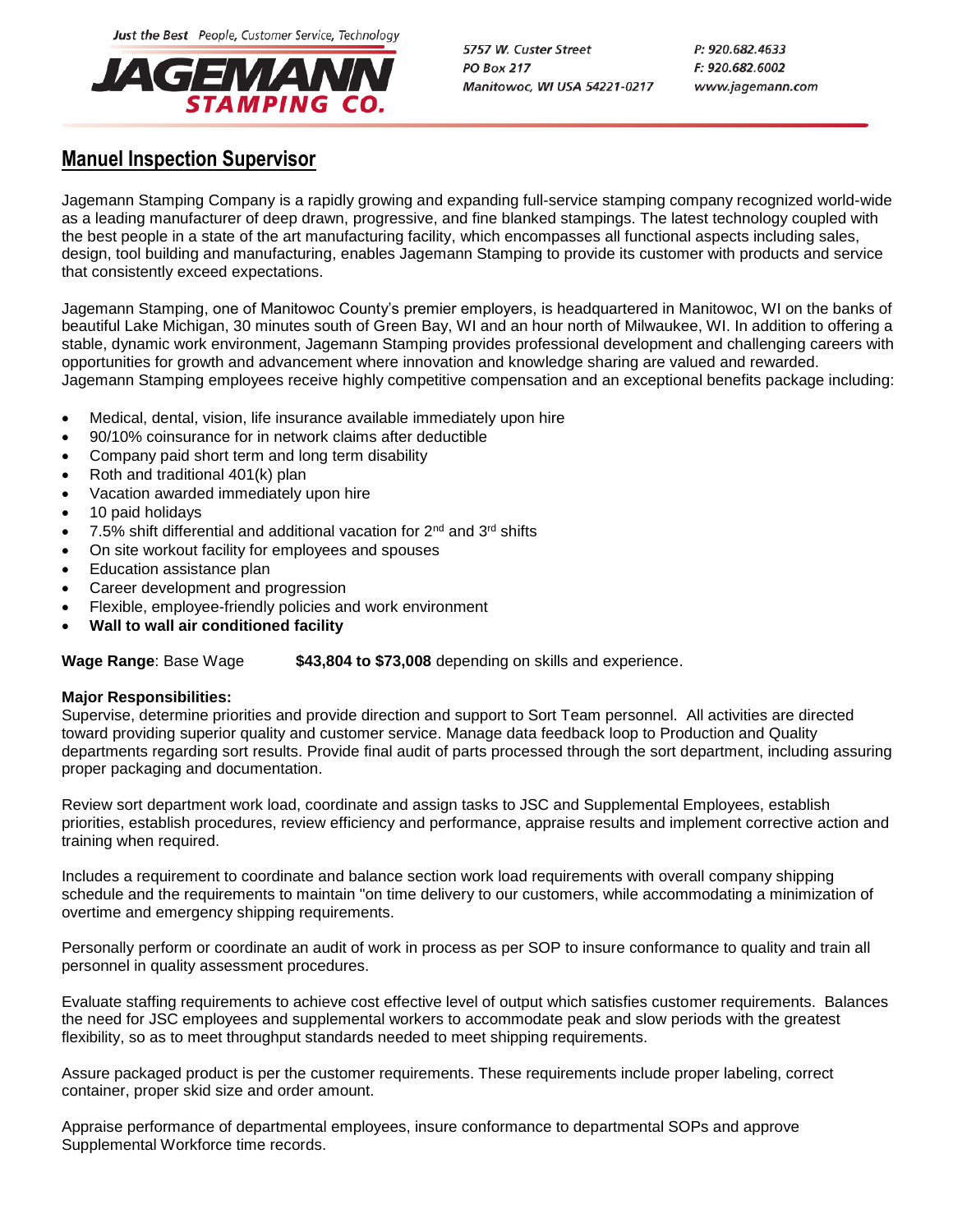Directly responsible for coaching, mentoring, teaching, training, motivating and guiding JSC associates involved in the department processes. JSC associates may be direct reports to this manager or others involved in processes reporting to other functional leadership. Review and verify team member training levels and competence for required work. Review training levels and competencies for required work with team members and develop training plans to address any deficiencies and review progress towards training and development goals.

Responsible for providing an interface or point of contact for problem resolution and effectively managing section workload in a timely and cost effective manner, while coordinating activities with Pressroom, Washing, Inventory, Receiving, Customer Service, Quality Assurance, Production Control, Traffic, Warehouse and Shipping.

Coordinate scheduling changes and emergency situations with all concerned departments to assure the processing and shipment of appropriate orders, parts and quantities in accordance with customer scheduled work and emergency requirements.

Communicate with customer service, shipping and Outside Service Coordinator to establish priorities, resource requirements and assure throughput standards are maintained.

Provide personal advice, guidance, counseling and training to departmental employees to improve performance, resolve problems and settle discrepancies so as to avoid inefficiencies and errors.

Assistance and developmental guidance is based on the personal experience and knowledge of the incumbent since this position requires a thorough knowledge of all functions performed by employees.

Train all departmental personnel and provide feedback on conformance to SOP's. Insure that SOP's are both current and reflect the most efficient method of operation.

Establish and document a feedback system to measure progress towards continuous improvement.

Provide a work environment that encourages initiative, innovation, improvement and teamwork.

Responsible for overall quality, cleanliness, efficiency, maintenance and organization of departmental areas, equipment and supplies.

Includes assuring that areas are kept clean and clear of clutter, loose parts, scrap tools, etc.

Responsible for auditing the operating efficiency and preventive maintenance of equipment, and the notification of plant engineering/maintenance or machinery service agencies of equipment malfunctions and deficiencies.

Insure equipment is in good working order. Assure maintenance procedures are documented and activities logged.

Responsible for assuring the accuracy and completeness of all documentation associated with the section's performance and efficiency.

In conjunction with Quality assurance, establish sorting SOP's for the department. This includes the operation of measurement tools and equipment, and disposition of non-conforming materials.

Retain examples of non-conformance. Create a filing system to categorize defects to be used for operator training.

Insure the timely and accurate entry of data into the production control and costing system.

Develop SOP's for handling non-conforming product to insure the timely disposition, documentation, and routing of the product.